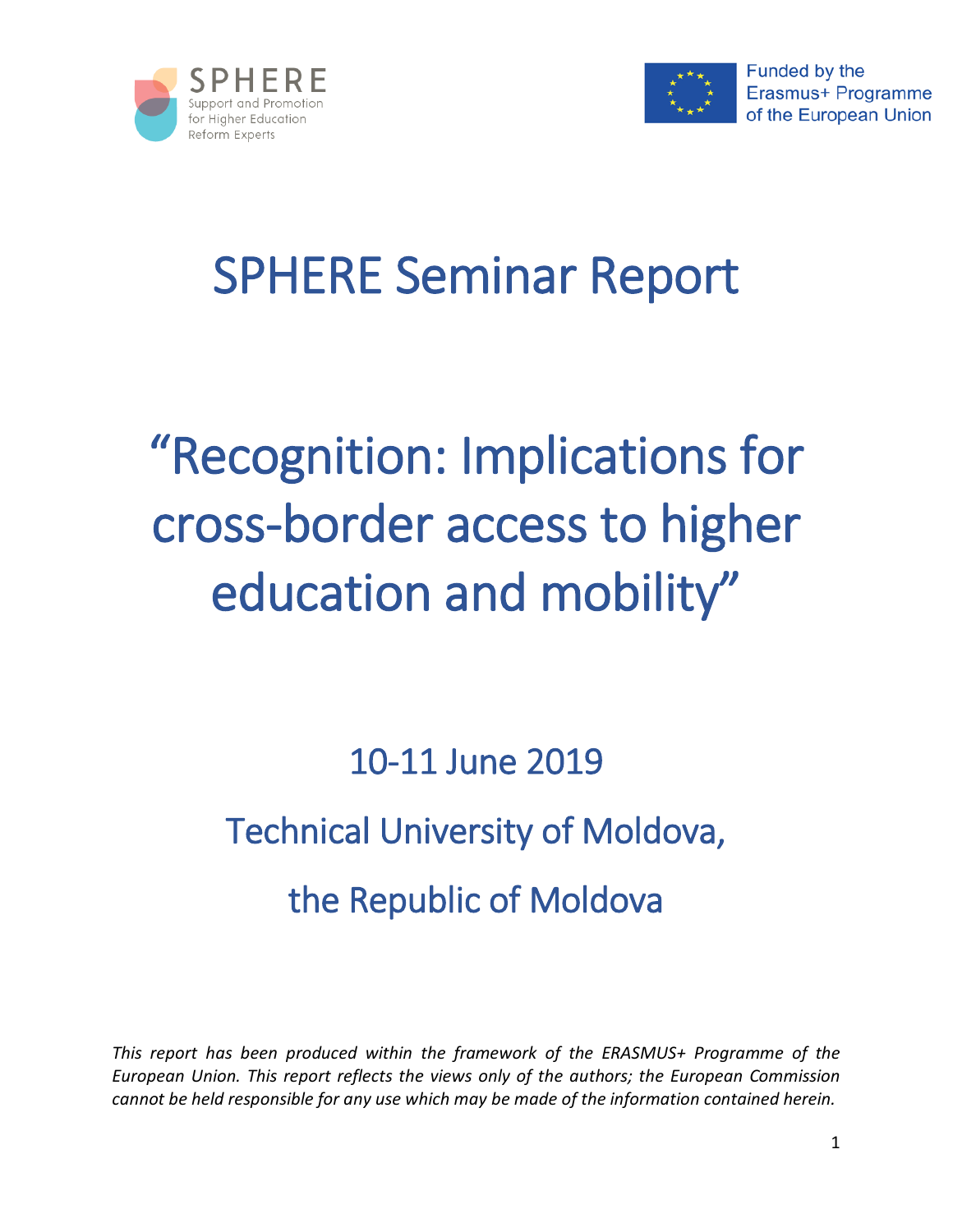



# Table of content

| Recognition of credit for periods of study abroad, from the perspective of higher education |  |
|---------------------------------------------------------------------------------------------|--|
|                                                                                             |  |
| Recognition of prior learning, digital approaches and new types of credentials8             |  |
| Conclusions, take-aways and recommendations for HEREs, HE institutions and systems9         |  |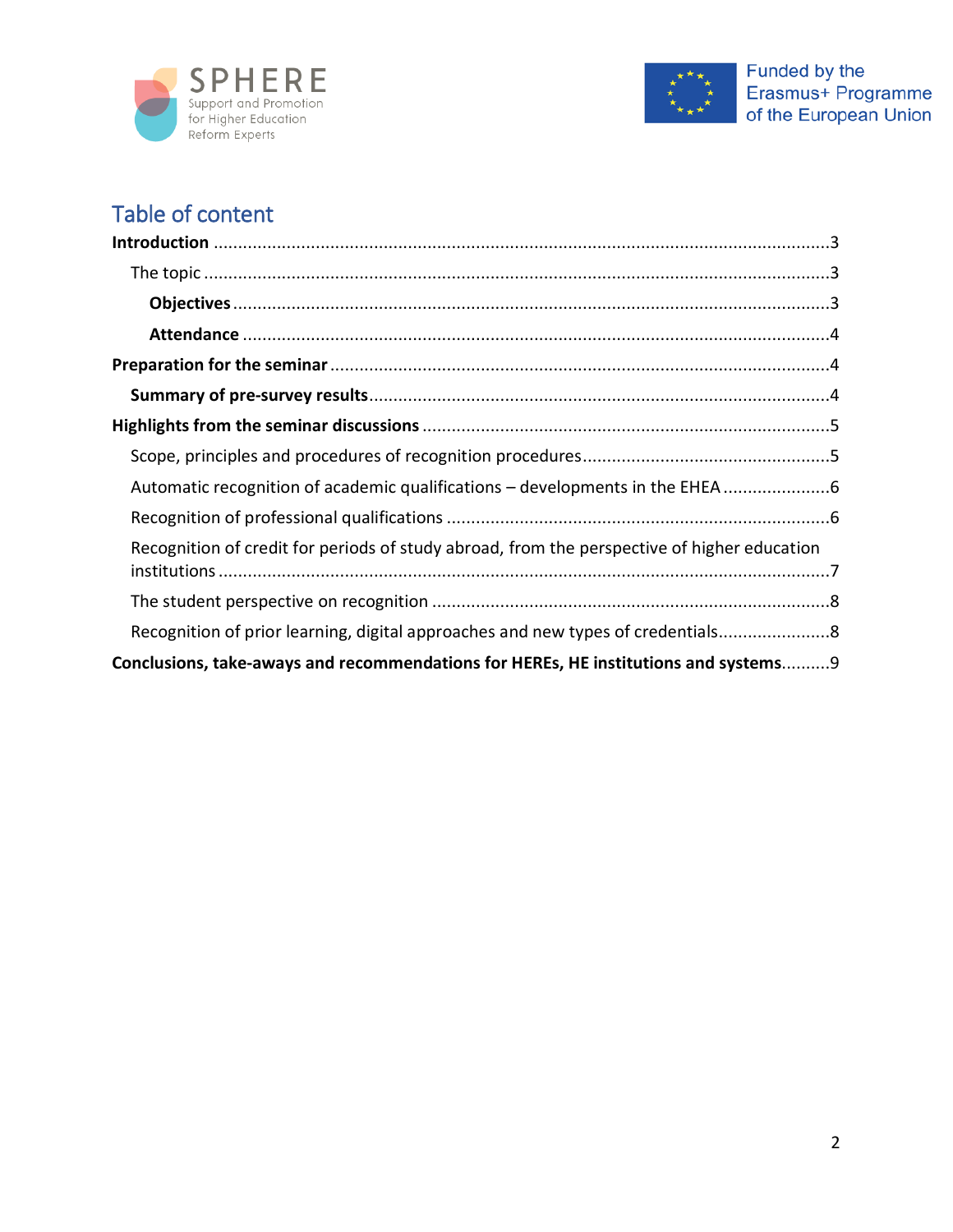

# <span id="page-2-0"></span>Introduction



## <span id="page-2-1"></span>The topic

The focus of the HERE seminar was on recognition - in particular, the transnational recognition of qualifications and credit mobility. Hosted by the Technical University of Moldova on 10-11 June 2019, it aimed to offer an overview to the Higher Education Reform Experts (HEREs) and to colleagues from the National Erasmus+ Offices (NEOs) on this topic, while adopting a twin-track approach, catering for the needs of both those who have been working on the topic for the past years, as well as those who are now beginning with the basics.

The main issues covered by the seminar were:

- $\triangleright$  International recognition conventions
- $\triangleright$  The development of automatic recognition under the Bologna Process, and the European Education Area
- $\triangleright$  Recognition of credit mobility
- $\triangleright$  Recognition of professional qualifications and the extent to which it is increasingly embedded in international trade agreements
- $\triangleright$  Other related processes and developments such as Recognition of Prior Learning (RPL), the digitalisation of recognition instruments (the Europass and the European Student Card), the emergence of "new credentials" (micro credits, badges, nano degrees etc.), and the recognition of qualifications and study periods of refugees.

This report summarises the results of a pre-survey on the topic that was conducted prior to the seminar, as well as the presentations and discussions at the event. It provides several conclusions for the HERE and their higher education systems. In annex, additional supporting documentation can be found.

### <span id="page-2-2"></span>**Objectives**

- 1. Gaining a clear view of current priorities and activities in the field of recognition of qualifications.
- 2. Understanding the place of recognition in the context of national and institutional policies on internationalisation.
- 3. Appreciating and discussing the need for relevant staff development at system and institutional levels.
- 4. Assessing the gap between national provision and international good practice, with a view to identifying possible future TAMs and other SPHERE actions.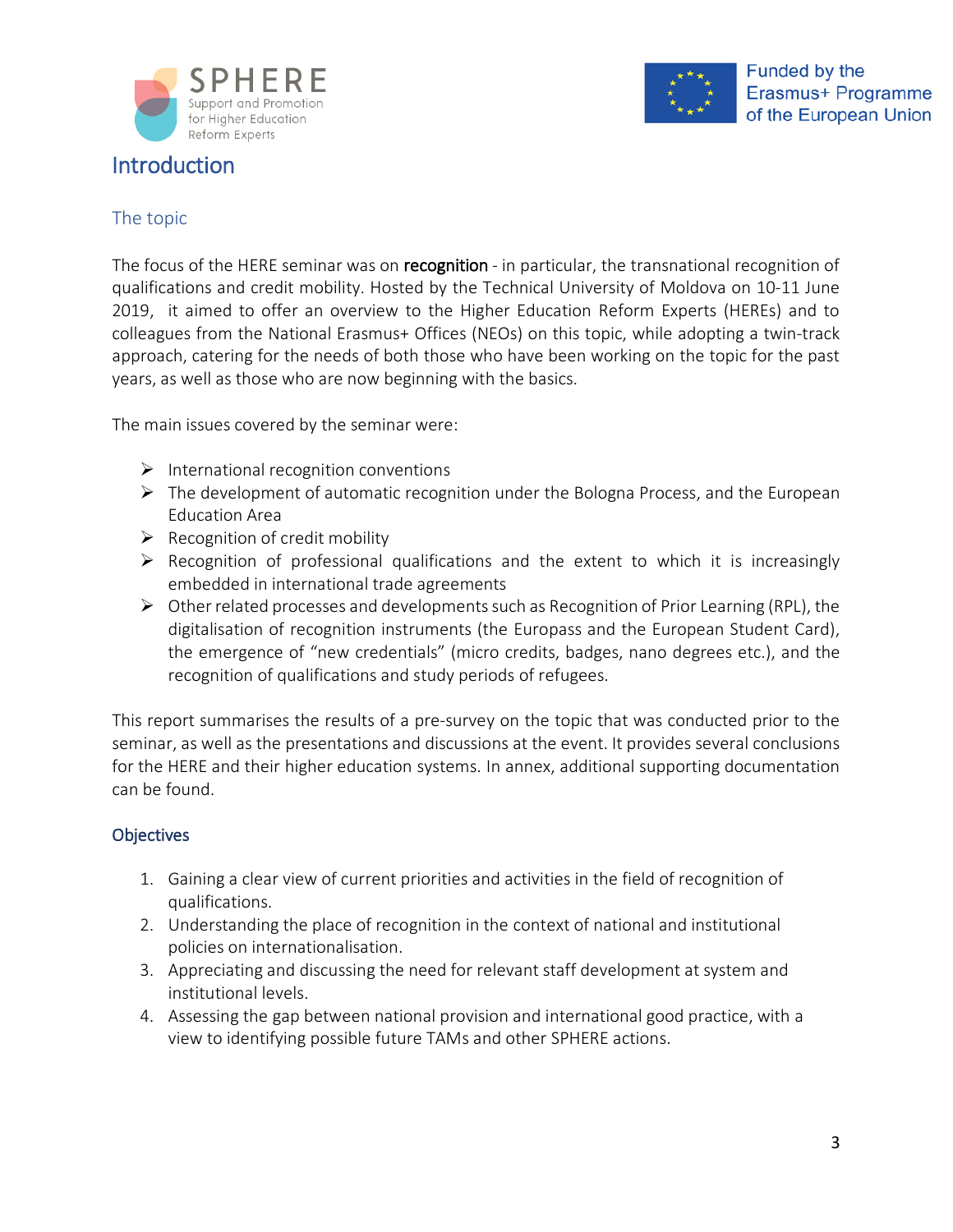



#### <span id="page-3-0"></span>**Attendance**

The seminar was attended by 67 participants. This included 42 HEREs and 16 NEOs from 23 countries. The HEREs had very different profiles, including ministry representatives, vice-rectors, heads of QA departments and international relations units, etc.

## <span id="page-3-1"></span>Preparation for the seminar

The SPHERE Team developed a [reader](https://supporthere.org/moldova2019/page/background-reader) and conducted a pre-survey to assess participants' needs and interest and to gather good practices on the topic.

#### <span id="page-3-2"></span>Summary of pre-survey results

#### Fifty-one participants from 18 countries responded to the presurvey.

The results are particularly rich and interesting and should be read as a complement to this report. A few selected outcomes are presented:

- $\triangleright$  Level of knowledge and experience: 32 (63%) respondents stated that they consider themselves well-informed on the recognition of qualifications, whereas 18 (35%) said that they would need basic introduction to the topic. This allowed to organise parallel sessions for participants with different levels of knowledge and experience.
- $\triangleright$  Participation in regional recognition conventions: 24 (47%) participants reported their country being a signatory to a regional recognition convention, with half (12) of these respondents saying that they are actively involved in its implementation; 17 participants (33%) said that they did not know whether their country is part of any regional convention.
- $\triangleright$  Who is in charge of recognition?: Most of the respondents (23, i.e. 45%) said that in their countries, the ministry is responsible for the recognition of higher education qualifications obtained in another country; 17 respondents (33%) confirmed that several stakeholders share common responsibility in this sense, namely the ministry, the national quality assurance/accreditation agency and the higher education institutions. If it is the higher education institution which has the recognition responsibility, then the final recognition decision is mostly made at the level of rectorate.
- $\triangleright$  Substantial difference: 20 (39%) of the respondents stated that they are not familiar with the concept of "substantial difference" in the context of recognition; Another 20 (39%) said that they had heard of it, but did not know how it works.
- $\triangleright$  Recognition based on comparability or identity of qualifications: 42 (82%) of the respondents confirmed that in their countries, the culture and practice of recognition is based on a requirement that prior study abroad must be comparable, in terms of learning outcomes, to what would have been studied at home. However, 22 (43%) affirmed that it must be identical. This indicated that the distinction is not well understood.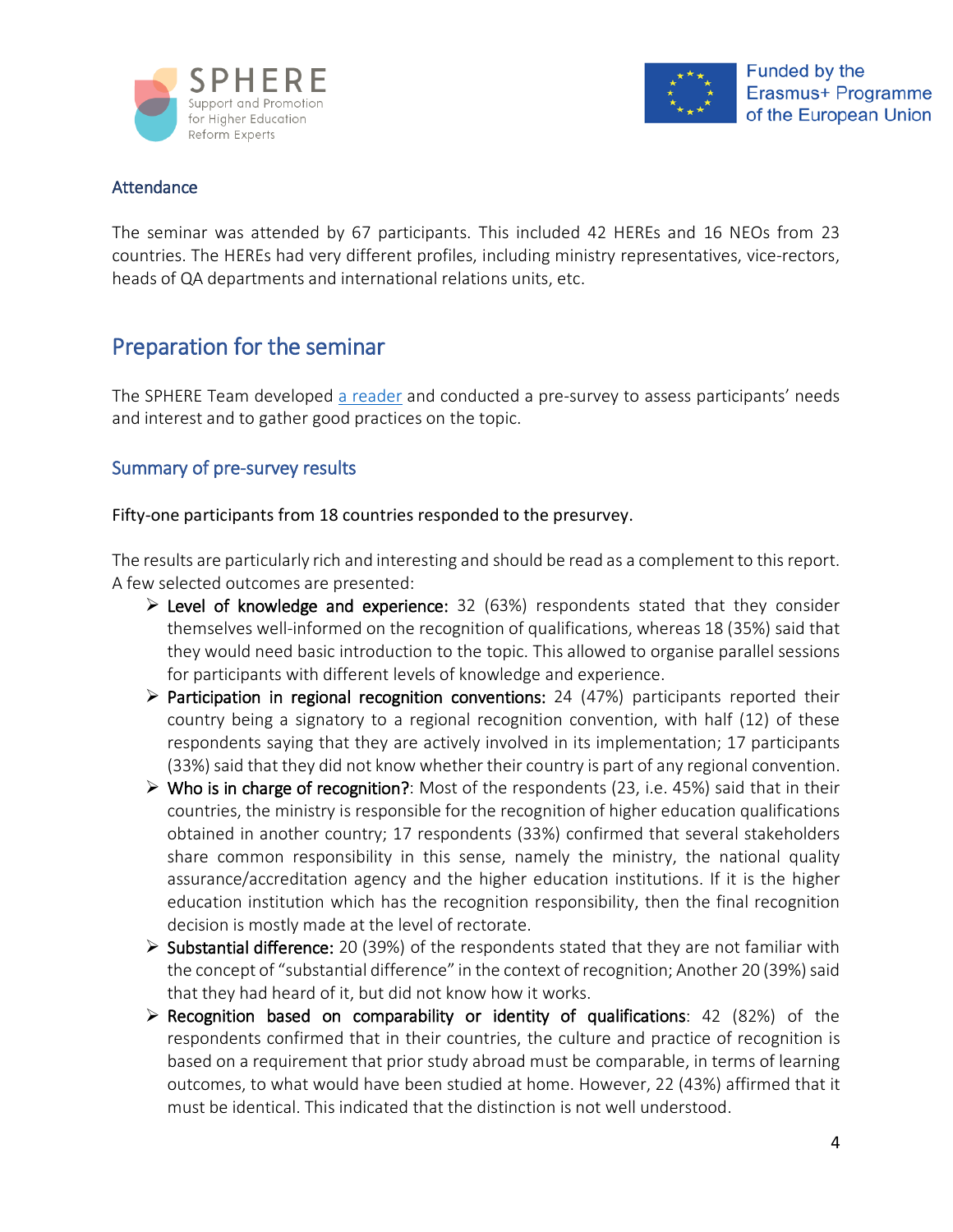



- $\triangleright$  Credit recognition: When it comes to the recognition of credits obtained in transnational mobility programmes, 22 (43%) respondents said that it is the central level of the higher education institution in charge of this, whereas for 19 (37%) respondents respective faculties and departments are responsible; ministries and national quality assurance/accreditation agencies appear to be the least likely to be in charge of this aspect.
- $\triangleright$  Recognition of prior learning: For 28 (55%) of the respondents the recognition of prior learning was a familiar concept; however, only 25% said that in their countries the recognition of prior learning is well established in a regulatory framework; only 6 respondents (12%) further stated that the recognition of prior learning is well established in institutional practice.
- $\triangleright$  Recognition of qualifications held by professionals: 31 (61%) respondents said that they do not have any experience with the recognition of qualifications held by professionals seeking to enter their country. On the other hand, 36 (71%) of the respondents are of the opinion that in their country, professional disciplines (e.g. medicine, engineering, accountancy) are taught with a view to allowing graduates to seek employment abroad.

# <span id="page-4-0"></span>Highlights from the seminar discussions

## <span id="page-4-1"></span>Scope, principles and procedures of recognition procedures

After the welcome remarks, the SPHERE Team gave a presentation on the rationale of the seminar, the pre-survey results (see above), and the programme.

Allan Bruun Pedersen (Danish Ministry of Higher Education and Science and Vice-President of the Lisbon Recognition Convention Committee) presented<sup>[1](#page-4-2)</sup> an analysis of the state of play in the regional conventions, as well as the plans for a global convention. Some of the main takeaways were:

- $\triangleright$  Regional conventions are legal documents that promote the mobility of students and labour force in the different global regions; once ratified by states, they are valid for all HEI and central recognition authorities and should be implemented in national legislation.
- $\triangleright$  Currently, two regional conventions are in force, i.e. the Lisbon Recognition Convention (1999) and the Asia-Pacific Convention (2018). Each signatory country is required to establish a National Information Centre, which informs on the national education system and the recognised institutions, recognition procedures and principles and supports HEI in their recognition decisions.
- $\triangleright$  The regional conventions stipulate that full recognition shall be provided, unless the recognition authority can prove substantial differences between the foreign qualification and a comparable national qualification. In the absence of an established definition, it is agreed that substantial differences must be related to one of the five components of a

<span id="page-4-2"></span> $1$  All the presentations are available on the seminar website: <https://supporthere.org/moldova2019/page/documents-presentations-5>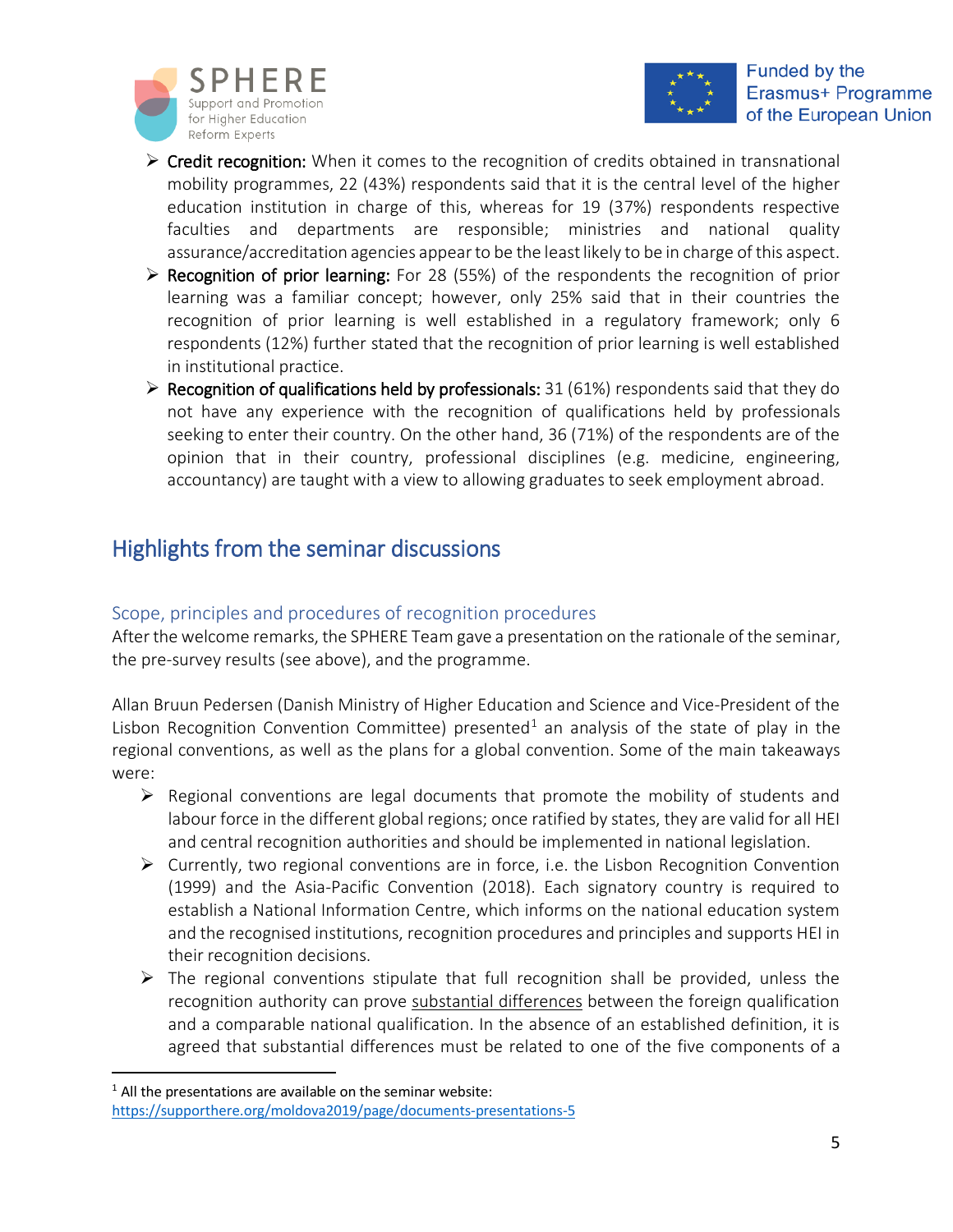



qualification: level of the qualification, learning outcomes, study workload, quality of the programme, profile of the qualification (i.e. academic, professional, vocational)

- $\triangleright$  Regional conventions are based on a mutual trust in the quality of qualifications.
- $\triangleright$  A global convention on recognition was agreed on in April 2019 and is expected to get formally adopted at the UNESCO General Conference in November 2019; it follows the same procedures and principles as the regional conventions.

Feda Al-Tamimi (Ministry of Higher Education and Scientific Research in Jordan) offered a reflection on the recognition procedures for students with a refugee status in Jordan. Jordan has received many thousands of refugee students from Iraq and Syria, as well as historically from Palestine. They are allowed to access and complete higher education programmes but receive certification only if they entered with appropriate documentation. Jordan's experience suggests that bilateral agreements are more effective than regional conventions.

#### <span id="page-5-0"></span>Automatic recognition of academic qualifications – developments in the EHEA

Jenneke Lokhoff (Nuffic) and Ana Mateus (NARIC, Portugal) offered an overview on approaches to build capacity in recognition by streamlining procedures and rendering them more transparent. Some of the central takeaways were:

- $\triangleright$  Automatic Recognition is recognition on system level and leads to the automatic right to be considered for entry to the next level (Bachelor=Bachelor, Master=Master). The Automatic Recognition envisaged by the European Higher Education Area and European Education Area<sup>[2](#page-5-2)</sup> requires the implementation of the three-cycle system with references to the European Qualifications Framework (EQF and EHEA QF), a Quality Assurance (QA) system based on the European Standards and Guidelines (ESG) and implementation of the Lisbon Recognition Convention.
- $\triangleright$  Four different models or approaches for the implementation of Automatic Recognition were presented, keeping in mind that transparency to all stakeholders regarding procedures and criteria used is key. Tools for HEI working with automatic recognition were also cited: 'EAR-HEI manual' and STREAM platform<sup>3</sup>, an online training platform for admissions officers.

#### <span id="page-5-1"></span>Recognition of professional qualifications

Howard Davies (SPHERE Team) gave an overview of the existing EU legislation which regulates the recognition of professional qualifications, including Mutual Recognition Agreements concluded with third countries, which are built on Free Trade Agreements, and initiatives to design transnational competence-based curricula:

 The [EU Directive 2005/36/EC \(consolidated version 2016\)](http://ec.europa.eu/growth/single-market/services/free-movement-professionals/policy/legislation_en) regulates recognition of professional qualifications within EU member states, Iceland, Liechtenstein and Norway. It stipulates automatic recognition – different and unrelated to the automatic recognition

<span id="page-5-2"></span> <sup>2</sup> [https://ec.europa.eu/education/education-in-the-eu/european-education-area\\_en](https://ec.europa.eu/education/education-in-the-eu/european-education-area_en)

<span id="page-5-3"></span><sup>3</sup> https://www.enic-naric.net/stream-the-online-training-platform-for-admissions-officers.aspx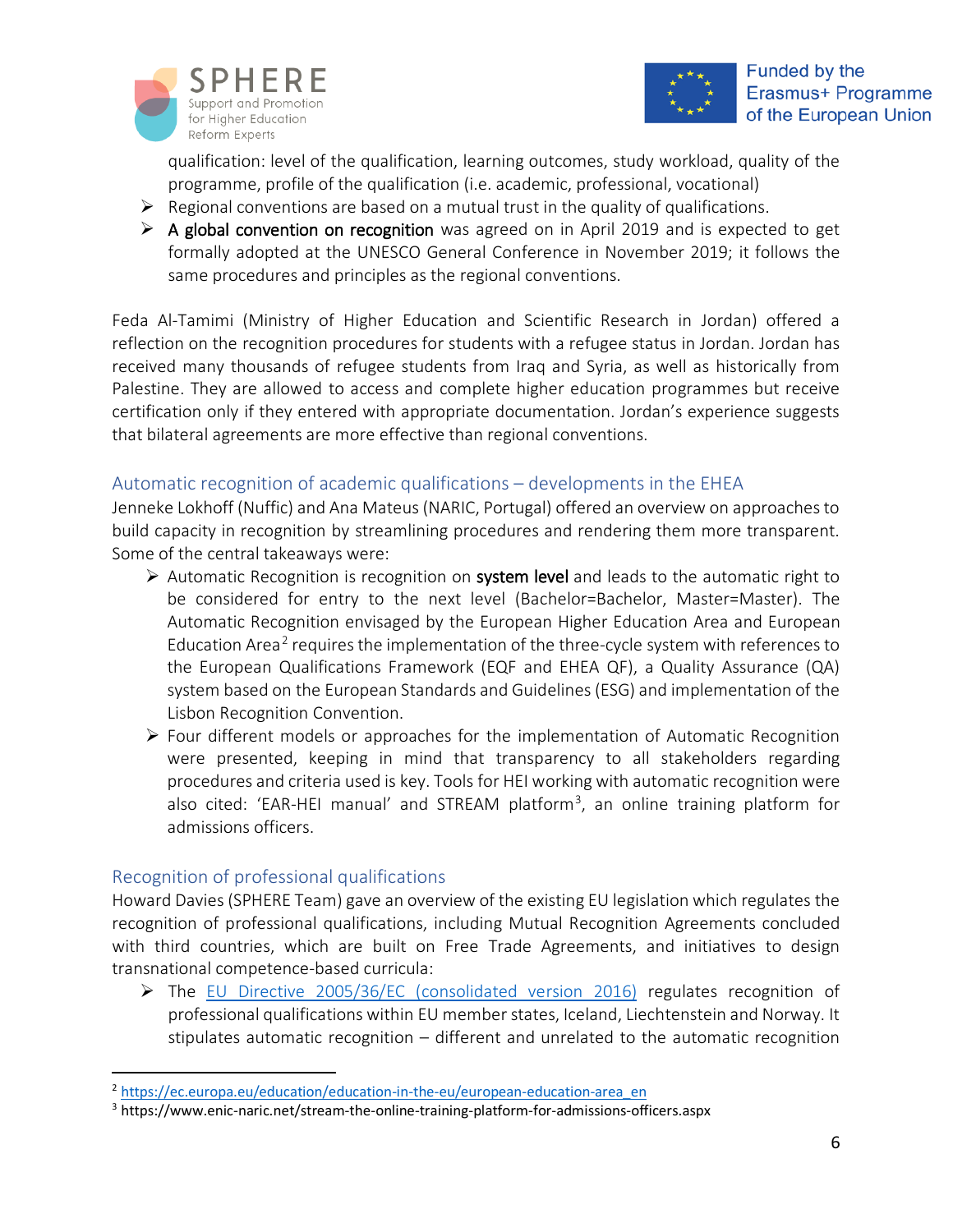

mentioned above – for seven sectoral professions: medical doctor, dentist, general care nurse, veterinary surgeon, midwife, pharmacist, architect. Recognition, in this case, does not necessarily grant the right to practice.

- Under the Directive's General System, there are professions without commonly agreed basic training conditions. Case-by-case analysis determines whether there is "substantial difference" between what is held and what is required; if "substantial difference" exists, host Member States can require an adaptation period or an aptitude test.
- $\triangleright$  A third case under EU legislation are professions that have their own Directives (e.g. lawyers, sailors)
- Mutual Recognition in Free Trade Agreements: the EU-Canada Comprehensive Economic and Trade Agreement was used as example
- Transnational competence-based curricula aim at reducing professional protectionism in the Internal Market and increasing cross-border service provision.

Mary Gobbi (University of Southampton, UK) presented on the recognition of professional qualifications in nursing. She stressed the importance of patient safety as a prime consideration in the design and delivery of training programmes in the area of healthcare. These had to be based on competences which were unambiguous, supported by theory and practice, based on international consensus as well as appropriate to local conditions. In the field of general care nursing, the labour market is global. Hence the importance of maintaining not only the level of professional competence, but also its relevance, in the light of technological advances, demographic change, epidemiological factors and regulatory considerations.

Mohammed Salheen (Ain Shams University, Egypt) added his reflections on the recognition of professional qualifications in Egypt, with a particular focus on the engineering field.

## <span id="page-6-0"></span>Recognition of credit for periods of study abroad, from the perspective of higher education institutions

Paul Leys (University of Ghent) discussed how recognition of credit mobility is done at the University of Ghent. In his presentation, he emphasised the following:

- $\triangleright$  Recognition is a crucial factor for student mobility, with the credit transfer being the first step of recognition.
- $\triangleright$  The golden rule of recognition of credit mobility within the framework of inter-institutional agreements is: *all credits gained during the period of study abroad or during the virtual mobility – as agreed in the Learning Agreement (LA) and confirmed by the Transcript of Records – should be transferred without delay and counted towards the student's degree without any additional work by or assessment of the student.*
- $\triangleright$  After credit transfer, grade conversion is the next step of recognition. Grade conversion still poses challenges (due to different grading systems, fair conversion, transparency, etc.). one of the tools proposed for grade conversion is [Egracons.](http://egracons.eu/sites/default/files/Egracons_2015_02.mp4)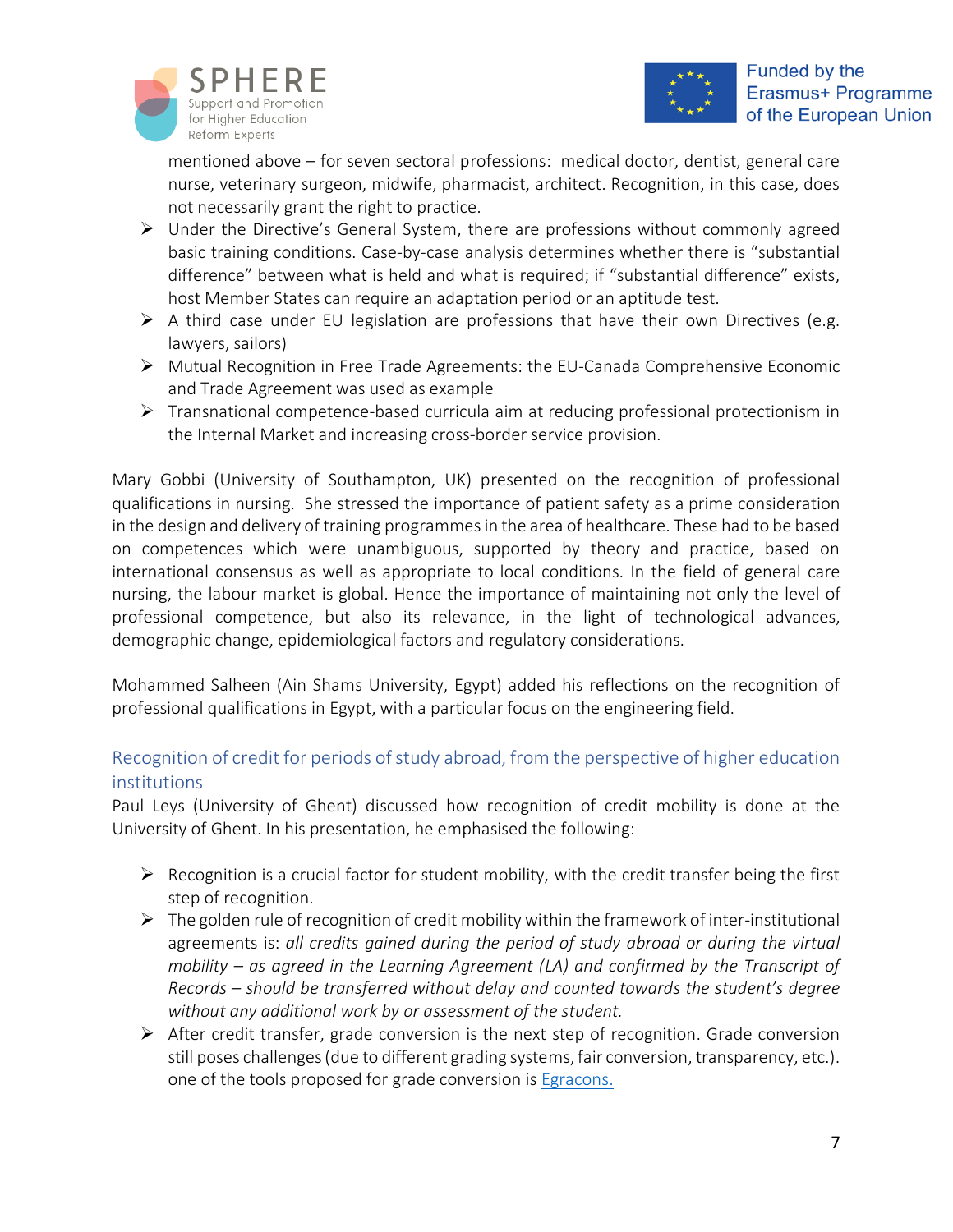



Two HERE case studies on institutional recognition practices were presented by Liudmila Alieva (North Caucasus University, Russia) and Larisa Buguian (Technical University of Moldova).

#### <span id="page-7-0"></span>The student perspective on recognition

Rajko Golovic (European Students' Union) offered an insight into the practices around recognition from a student perspective. His intervention was complemented by a HERE student – Bushra Akileh (University of Jordan) and by a student from the Republic of Moldova – Cristina Voroneanu (Students Alliance of Moldova). Some highlights were:

- $\triangleright$  A great majority of National Student Unions support automatic recognition, however important challenges remain in its implementation such as non-consistent implementation, lack of trust among EHEA countries and lack of governmental interest
- The European Students' Union recommends:
	- o Simplification of recognition procedures
	- o Implementation of Bologna tools in a proper, systematic and thorough manner
	- o Further development of the Diploma Supplement
	- o Recognition of Prior Learning should be part of national HE strategies

### <span id="page-7-1"></span>Recognition of prior learning, digital approaches and new types of credentials

Howard Davies (SPHERE Team) and Michael Gaebel (SPHERE Team) presented on the topic, followed by two case studies from Arayik Navoyan (French University of Armenia) and Madina Mansurova (Al-Farabi Kazakh National University, Kazakhstan).

- $\triangleright$  In the area of RPL, major questions were asked but not answered in the time available. They concerned the issues surrounding the currency of experience (for how long does it remain valid), how to measure experience (and how much experience to measure), who should assess prior experience and how can equitable treatment be assured.
- $\triangleright$  Several emerging European Commission initiatives were introduced:
	- o [The European Student Card](https://europeanstudentcard.eu/) initiative is currently under development, building on and integrating other recently developed approaches such as the [Erasmus Without](https://www.erasmuswithoutpaper.eu/)  [Paper](https://www.erasmuswithoutpaper.eu/) and the experience of the [EMREX](https://emrex.eu/) initiative. In addition, [the Europassi](https://europass.cedefop.europa.eu/)s being revised, and it is not yet clear how it will relate to the European Student Card (as both record mobility and the use of digital Diploma Supplement).
- $\triangleright$  One of the breakout groups that followed focussed on new types of credentials, such as micro credits, batches etc. They are provided by institutions in order to award learning that is not intended to result into degrees, e.g. for extracurricular student activities and lifelong learning offers. But they are also used by other providers, such as businesses, NGOs etc., and in both cases the question arises on whether they can be converted in credits that could count for degrees, and whether they actually offer alternative tracks to the learning opportunities presently offered by HEI.
- Most participants confirmed that their students use learning opportunities such as MOOCs and online courses as an addition to their university studies. Usually, this was regarded as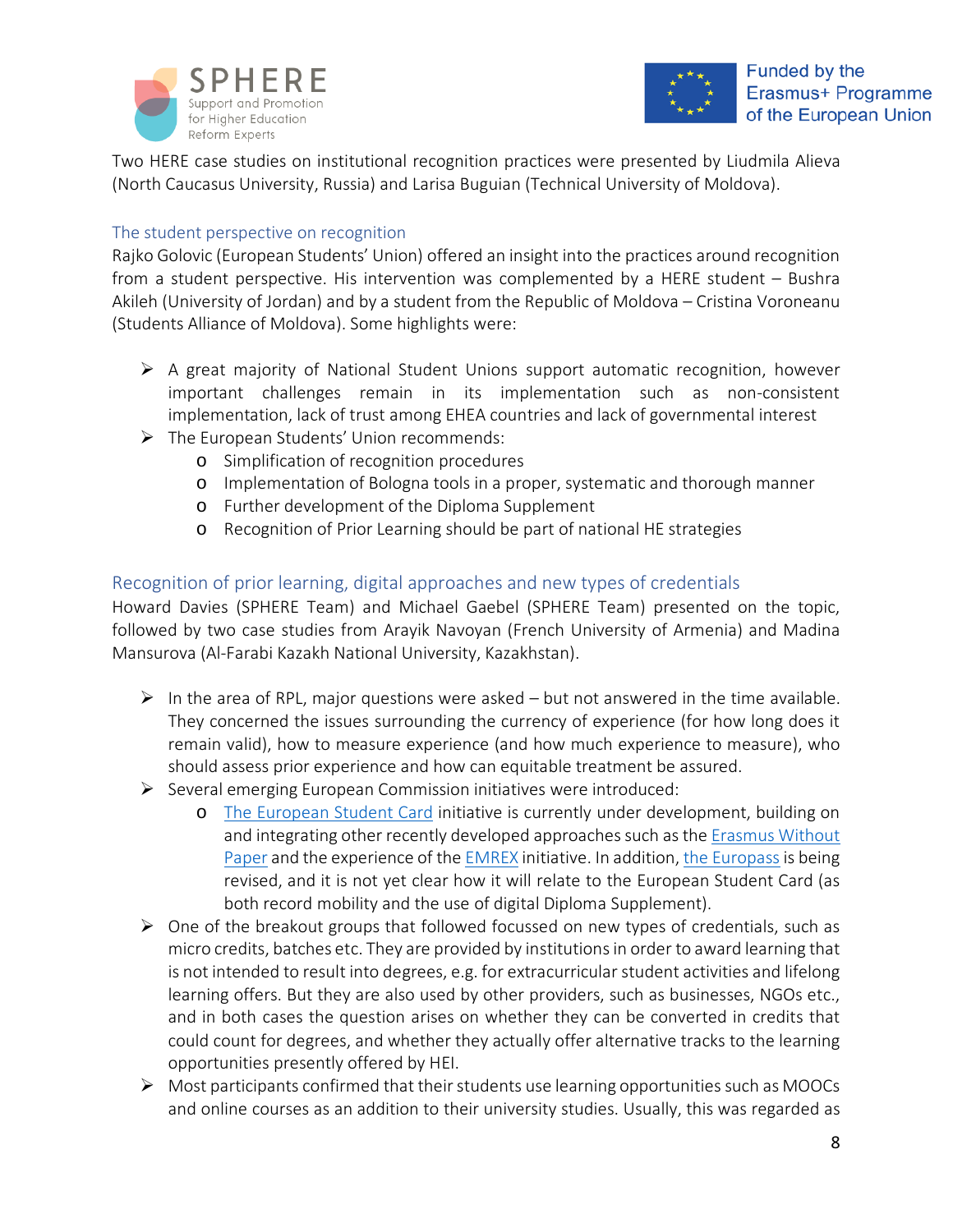



a useful addition that would help students to get employment and also pave the way to further study. Some participants regretted that their institutions did not make a comparable offer, due to lack of resources or initiatives, and also due to legal obstacles. But there was also concern that such offers could replace HE study: employers are often not interested in academic degrees as they would not provide the skills and abilities industries need. Inaccurate examinations and fraud further undermined the trust in higher education. In this regard, big multinationals such as Google and Amazon that offer jobs to young people without degrees were a source of much concern. This also provoked an interesting discussion on whether and how universities should provide what industry needs, and how to ensure that learning is attractive and focuses on education, as opposed to being a hunt for credentials.

 $\triangleright$  Provision of lifelong learning was seen as important task for higher education institutions, as it could bring some funding into the institution, but also reorient curricula, and enhance education quality.

# <span id="page-8-0"></span>Conclusions, take-aways and recommendations for HEREs, HE institutions and systems

1. Recognition of qualifications is a complex topic, in terms of principles, procedures and actors involved

Participants showed a high interest in the principles and procedures around recognition of academic and professional qualifications, as well as credit recognition, following a period of mobility abroad. The seminar discussions delved into the complexity of the topic, among others discussing the role of stakeholders who bear the responsibility of recognition – ministries, higher education institutions, accreditation/recognition agencies or a mix of them.

2. Successful, transparent and systematic recognition of foreign qualifications presupposes the involvement of several stakeholders and does not occur in isolation

Implementation of recognition procedures requires engagement at different levels:

- $\triangleright$  Institutional (from all the staff involved in recognition and QA)
- $\triangleright$  National/regional (e.g. in terms of law, transparency tools, national information centres)
- $\triangleright$  International (e.g. recognition conventions, internal umbrella organisations and peer learning)

### 3. Balancing the concept of "substantial difference"

Fair and transparent recognition is not only a question of legal principles and procedures or technical comparisons; it is also a culture, policy and mindset. This implies accepting differences in context and, when confronted by substantial difference, assessing it by asking whether learning outcomes are comparable rather